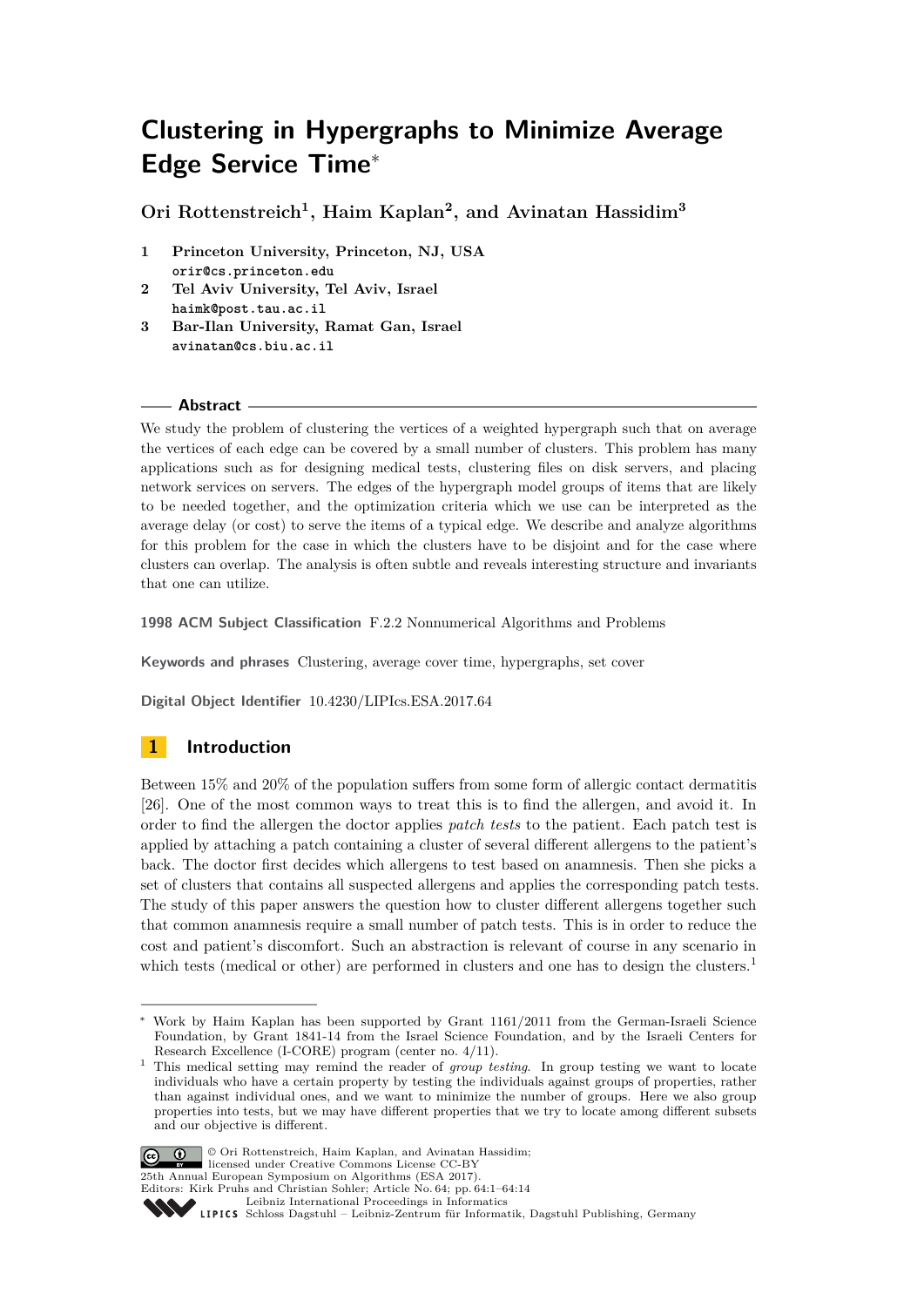### **64:2 Clustering in Hypergraphs to Minimize Average Edge Service Time**

A similar clustering problem arises in several other application areas. For example, in network design when a network operator has to apply a subset of functions (services such as Deep Packet Inspection, Network Address Translation, etc.) to the packets of each flow. In networks supporting Network Function Virtualization (NFV) these functions are implemented in software on general-purpose servers, where each server can run a limited number of functions [\[10,](#page-12-0) [27\]](#page-13-2). Here we need to assign the functions to servers (a cluster is a set of functions assigned to the same server) such that heavy flows can be served by a small number of servers to minimize delay. Unlike the medical setting, for NFV it is often the case that we need to apply the functions to the packets within a prescribed order.<sup>[2](#page-1-0)</sup>

For a different application consider the task of assigning papers to sessions in a conference with a single track. We would like to construct the program such that attendees interested in particular topics can hear all talks on these topics by attending a small number of sessions.

Another application is in disk servers where one would like to cluster on the same server files that are often read together for minimizing the number of servers that have to be accessed.

# **1.1 Formal definition of our clustering problem**

Our input is a hypergraph  $G = (V, E)$  where  $|V| = n$ . Each edge  $e \in E$  has a positive *weight ("frequency")*  $w(e)$  satisfying  $\sum_{e} w(e) = 1$ . Our goal is to partition *V* into a collection *P* of  $\alpha = \lceil n/c \rceil$  disjoint clusters,  $P = \{B(1), B(2), \ldots, B(\alpha)\}, B(i) \subseteq V$ , where each cluster is of size no larger than *c*. For each edge  $e \in E$  we define the service time of *e* to be  $t(e) = |\{B \in P \mid B \cap e \neq \emptyset\}|$ . Our objective is to compute a clustering that minimizes<sup>[3](#page-1-1)</sup> the average service time  $\sum_{e} w(e)t(e)$ .

We also consider the variant of this problem in which the clusters can overlap. For a given number of clusters  $\alpha$  and cluster size  $c$  such that  $\alpha \geq [n/c]$  we want to compute a collection of clusters  $P = \{B(1), B(2), \ldots, B(\alpha)\}\$  such that each cluster is of size at most *c* and  $\cup_{B \in P} B = V$ . In this case we may be able to cover *e* with a subset of the clusters  ${B \in P \mid B \cap e \neq \emptyset}.$  So, our clustering algorithm is also required to compute a small cover  $P(e) \subseteq {B \in P \mid B \cap e \neq \emptyset}$ , such that  $e \subseteq \bigcup_{B \in P(e)} B$ , for each edge *e*. We define  $t(e) = |P(e)|$  and our goal is to compute a clustering and edge covers  $P(e)$  that minimize the average service time  $\sum_{e} w(e)t(e)$ .

Last we consider the version of this problem in which each edge  $e \in E$  is an *ordered* tuple of vertices (rather than a subset of the vertices), say  $e = (v_1, \ldots, v_{|e|})$ . In this case  $P(e)$  has to be a sequence of clusters  $B_1, B_2, \ldots, B_{t(e)}$ , possibly with repetitions<sup>[4](#page-1-2)</sup> such that there exist  $i_1, i_2, \ldots, i_{t(e)}$  where  $\{v_1, \ldots, v_{i_1}\} \subseteq B_1, \{v_{i_1+1}, \ldots, v_{i_2}\} \subseteq B_2$ , etc.

We denote the optimal average service time by  $T_{OPT}$ . In the above applications, the average time can describe the number of patch tests that have to be applied on average for an anamnesis, the average number of servers a flow has to visit to implement its required functions, the number of sessions one has to attend or the number of disk servers required to be accessed. The maximal allowed cluster size *c* models a restriction on the number of examined allergens in a patch test, the maximal number of functions that can be implemented in a server, the number of papers in a conference session or the number of files a disk server can save.

<span id="page-1-0"></span><sup>2</sup> In this setting the maximum load on a processor is also a relevant metric, which is not a part of this treatment.

<span id="page-1-1"></span>We assume without loss of generality that  $|e| > 1$  for every  $e \in E$  since edges of size 1 just contribute their weight to the cost of any clustering.

<span id="page-1-2"></span><sup>&</sup>lt;sup>4</sup> That is we may have  $B_i = B_j$  for  $i \neq j$ ,  $t(e)$  is the size of  $P(e)$  counting repetitions.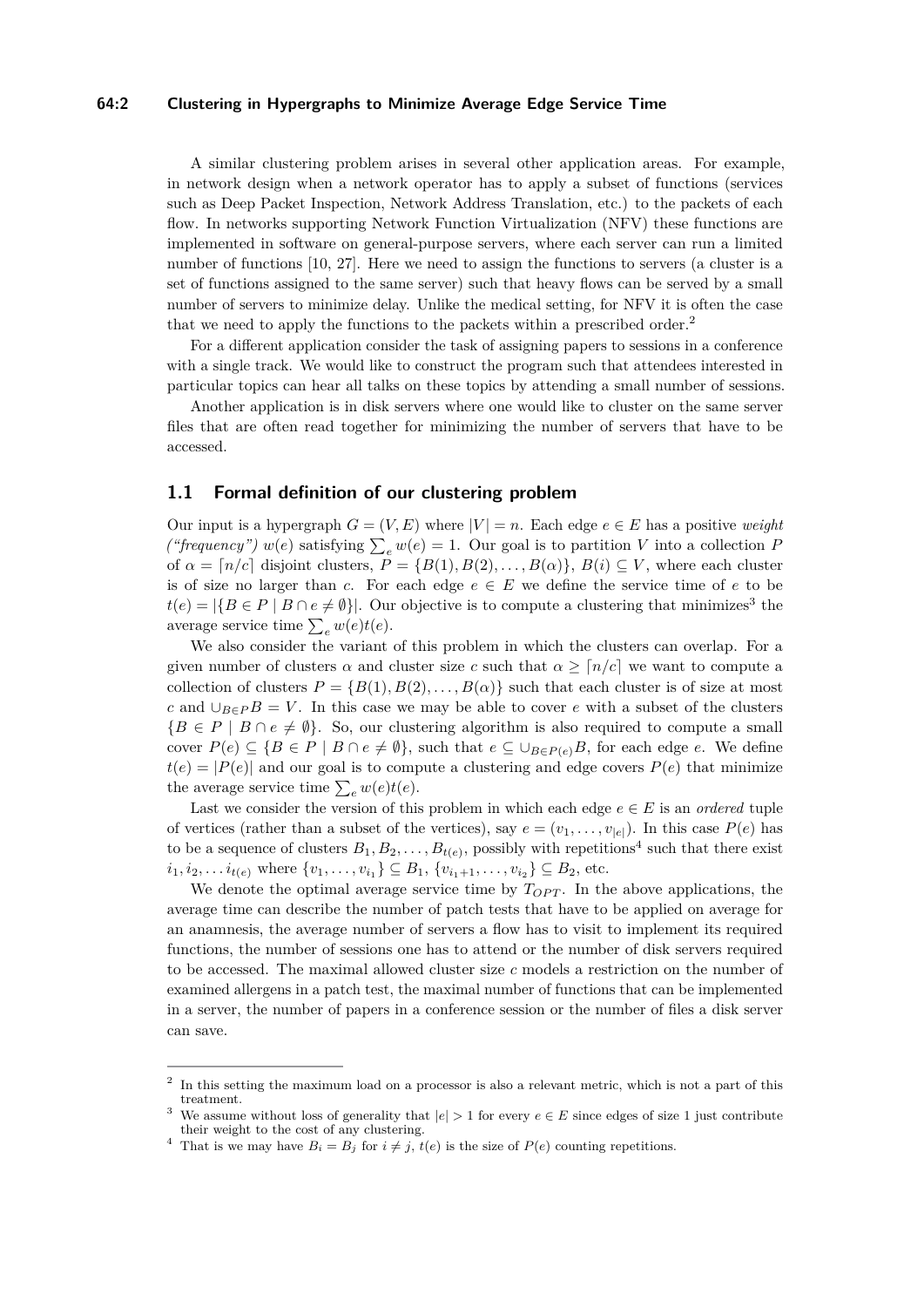| # Clusters      | Cluster size   | Hypergraph edges | Result                           |  |  |  |  |  |
|-----------------|----------------|------------------|----------------------------------|--|--|--|--|--|
| $\alpha$        | $\mathfrak{c}$ | $\epsilon$       |                                  |  |  |  |  |  |
| Unordered edges |                |                  |                                  |  |  |  |  |  |
| n/c             | 2              |                  | Optimal algo.                    |  |  |  |  |  |
|                 | $\overline{2}$ | $ e =2$          | Optimal algo.                    |  |  |  |  |  |
| n/c             |                | $ e =2$          | $\frac{2c+1}{c+2}$ Approx. algo. |  |  |  |  |  |
| n/c             | 3              | $ e  \leq 3$     | $5/3$ Approx. algo.              |  |  |  |  |  |
|                 | $\overline{2}$ | $ e =3$          | NP-hardness                      |  |  |  |  |  |
| n/c             | 3              | $ e =2$          | NP-hardness                      |  |  |  |  |  |
| n/c             | n/2            | $ e =2$          | NP-hardness                      |  |  |  |  |  |
|                 |                |                  | Bi-criteria approx. algo.        |  |  |  |  |  |
| Ordered edges   |                |                  |                                  |  |  |  |  |  |
| n/c             |                |                  | Approx. algo.                    |  |  |  |  |  |

<span id="page-2-0"></span>

|  | <b>Table 1</b> Summary of the results. |  |  |
|--|----------------------------------------|--|--|
|  |                                        |  |  |

# **1.2 Our results**

We give an algorithm that computes an optimal clustering for the case of disjoint clusters of size  $c = 2$ . We also give an optimal algorithm for the case of overlapping clusters of size 2 when our hypergraph is in fact a graph (all edges are of size 2). These algorithms compute the optimal clustering by finding maximum matchings in related graphs. In case of disjoint clusters the construction of the graph is relatively straightforward whereas for overlapping clusters the reduction is more sophisticated and requires solving multiple matching problems (see Section [2](#page-4-0) and Section [3.1\)](#page-7-0).

In contrast with these positive results we show that when clusters are allowed to overlap,  $c = 2$ , and the edges of the hypergraph are of size 3 the problem is already NP-hard. Moreover, when the clusters are required to be disjoint the problem becomes  $NP$ -hard for  $c = 3$  even if  $|e| = 2$  for all  $e \in E$ , so we cannot hope for polynomial algorithms that compute the optimal clustering in a more general setting. This motivates the design of approximation algorithms.

To understand which approximation ratios we are targeting, notice that for any  $e \in E$ ,  $t(e) \leq |e|$  and since each cluster is of size at most *c*,  $t(e) \geq |e|/c$ . This implies that the average service time of any two clusterings is within a factor of *c* from each other. In particular an arbitrary clustering gives a *c*-approximation. (Clearly an approximation ratio of max $\{|e| \, | \, e \in E\}$  is also achieved by an arbitrary clustering.) Getting an approximation ratio strictly better than *c* is not trivial.

For disjoint clusters and hypergraphs with edges of size 2 or 3 we describe and analyze a greedy strategy. If all edges are of size 2 we show that this algorithm obtains a clustering of cost at most  $(2c+1)/(c+2)$  times the cost of the optimal clustering. When edges are of size 2 or 3 and  $c = 3$  we prove that the approximation ratio is at most 5/3. We can generalize the greedy algorithm (in several ways) for hypergraphs with larger edges and for larger values of *c* but these variants are more complicated to analyze (see Section [2.1](#page-4-1) and Section [2.2\)](#page-6-0).

Our analysis (for hypergraphs of edges of size 2 and 3) is subtle and relies on the fact that a clustering has to pay more for edges that cannot be covered by a single cluster. We show that when the optimal clustering is much better than the greedy one, then the subsets of the edges that they cover are almost disjoint. Since they are almost disjoint, it must be that the optimal clustering covers many edges by more than a single cluster (those that are covered by a single cluster in the greedy clustering), and hence it has to pay for them. Interestingly, we observe that for hyperedges with edges of size 3 or more, a stronger phenomena occurs: If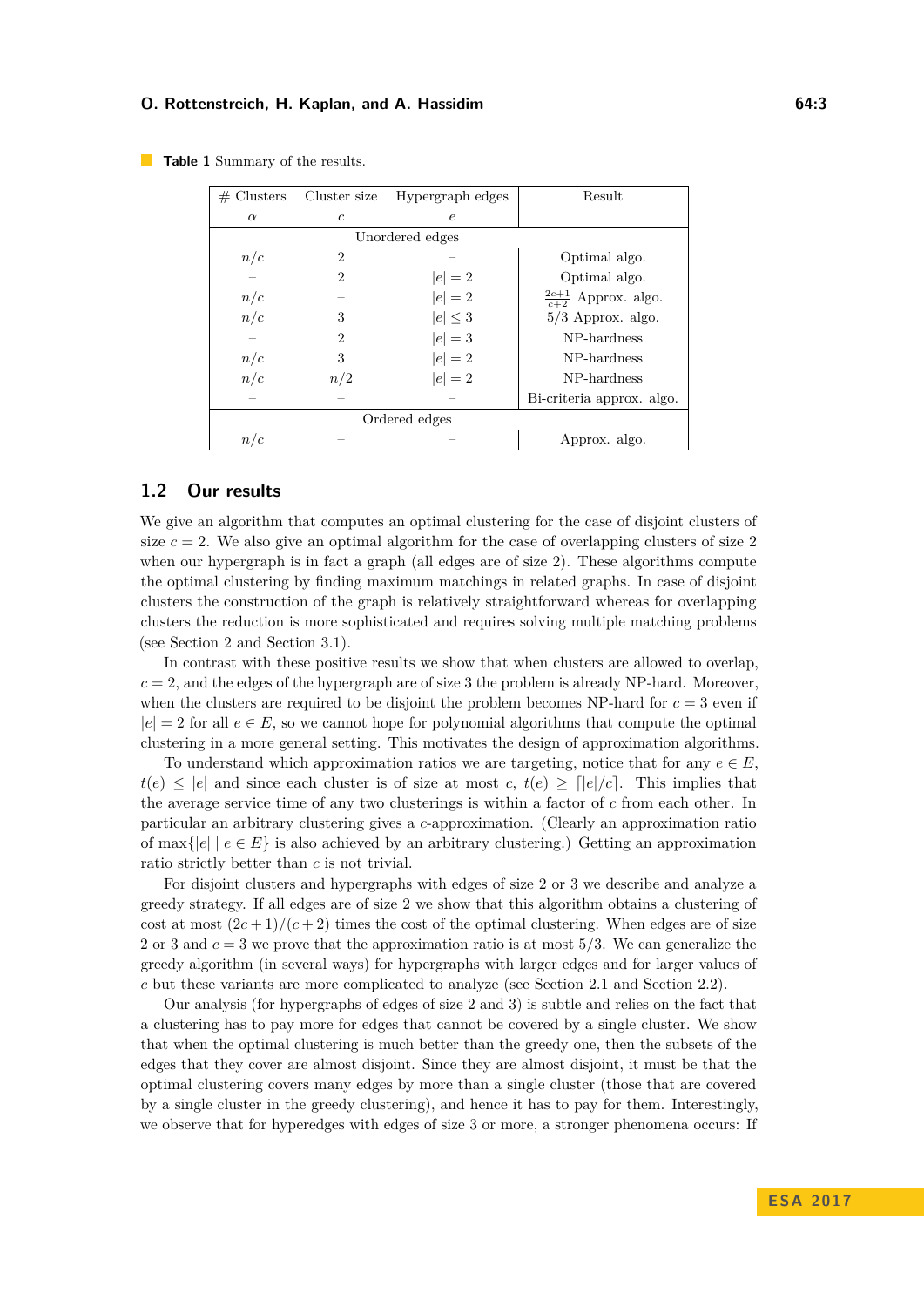## **64:4 Clustering in Hypergraphs to Minimize Average Edge Service Time**

the optimal clustering covers many more edges than the greedy clustering then it must be the case that there are edges which are not covered by neither the greedy nor the optimal clustering. We do not know exactly how to exploit this phenomenon, and leave it as an open question. We hope that this observation would lead to a tighter analysis of a generalization of the greedy for hypergraphs with larger edges.

We give a bi-criteria approximation algorithm to compute overlapping clusters in any hypergraph for any value of *c*. This algorithm produces a clustering of  $O(\alpha \log M \log c)$ clusters whose average service time is larger than the optimal service time with  $\alpha$  clusters by a factor of  $O(\log M \log c)$ . Here M denotes the maximum cardinality of an edge (see Section [3.2\)](#page-9-0).

We use our approximation algorithm for disjoint clusters in the case where all edges are of size 2 to develop an approximation algorithm for the case of disjoint clustering in an ordered hypergraph with edges of arbitrary sizes (see Section [3.3\)](#page-10-0).

Our results are summarized in Table [1.](#page-2-0)

# **1.3 Related work**

Clustering has always been an important problem, and a lot of research has been done on this topic. Clustering has applications in many different fields, including machine learning, vision, information retrieval and bioinformatics. Different applications have different metrics for the quality of the clustering, and consequently use different algorithms [\[16\]](#page-12-1). Some of the more common quality measures include various distance metrics (e.g., the Davies-Bouldin index [\[12\]](#page-12-2) or the Dunn index [\[14\]](#page-12-3)), spectral properties [\[25,](#page-13-3) [31,](#page-13-4) [29\]](#page-13-5), and correlation (in correlation clustering [\[5\]](#page-12-4)).

Clustering is usually a partition of the data (often represented as a graph), but overlapping clusters have also been studied for at least 45 years [\[11\]](#page-12-5). Recent applications include solving partial differential equations [\[6,](#page-12-6) [18\]](#page-12-7), analysis of social networks [\[24,](#page-13-6) [3\]](#page-12-8), wireless networks [\[1\]](#page-12-9) and solving algorithmic problems on large graphs [\[7,](#page-12-10) [4\]](#page-12-11). One of the challenges in this case is to define the right measure for the quality of the clustering. Taking the standard measure (e.g., the sum of the weights of the edges crossing clusters over the sum of the weight of edges inside clusters) does not give any benefit to overlapping clusters.

One way to measure the quality of a partition is to perform a random walk, and see how long it stays in the same cluster (equivalently how often the random walk crosses clusters). Anderson et al. generalize this metric to overlapping clusters [\[4\]](#page-12-11). Their clustering is composed of overlapping clusters that cover all the vertices in the graph, and in addition, each vertex has its primary cluster (one of the clusters it belongs to). To evaluate a clustering and a choice of primary clusters, they start a random walk at a random vertex  $v_1$ . Let  $t_1$  denote the number of steps the walk stays in the primary cluster of  $v_1$ . Let  $v_2$  denote the first vertex outside that cluster the walk visits. Let  $t_2$  denote the number of steps the walk stays in the primary cluster of  $v_2$ , etc. The clustering is good if the expected value of  $t_1 + t_2 + t_3 + \ldots$  is large.

There has been many works that deal with non overlapping hypergraph clustering problems. Motivated by applications in computer vision, Agarwal et al. [\[2\]](#page-12-12) proposed a two phased approach, which first projects the hypergraph to a weighted graph, and then uses graph clustering techniques. Zhou et al. [\[32\]](#page-13-7) generalize the spectral techniques to work directly on hypergraphs, without the projection stage. Shashua et al. [\[28\]](#page-13-8) use tensor factorization instead of spectral methods. Lately, Leordeanu and Sminchisescu [\[22\]](#page-12-13) used an iterative method based on solving a series of LPs, to obtain faster clustering algorithms. Finally, Bulò and Pelillo [\[8\]](#page-12-14) apply a game theoretic approach, in which every cluster is being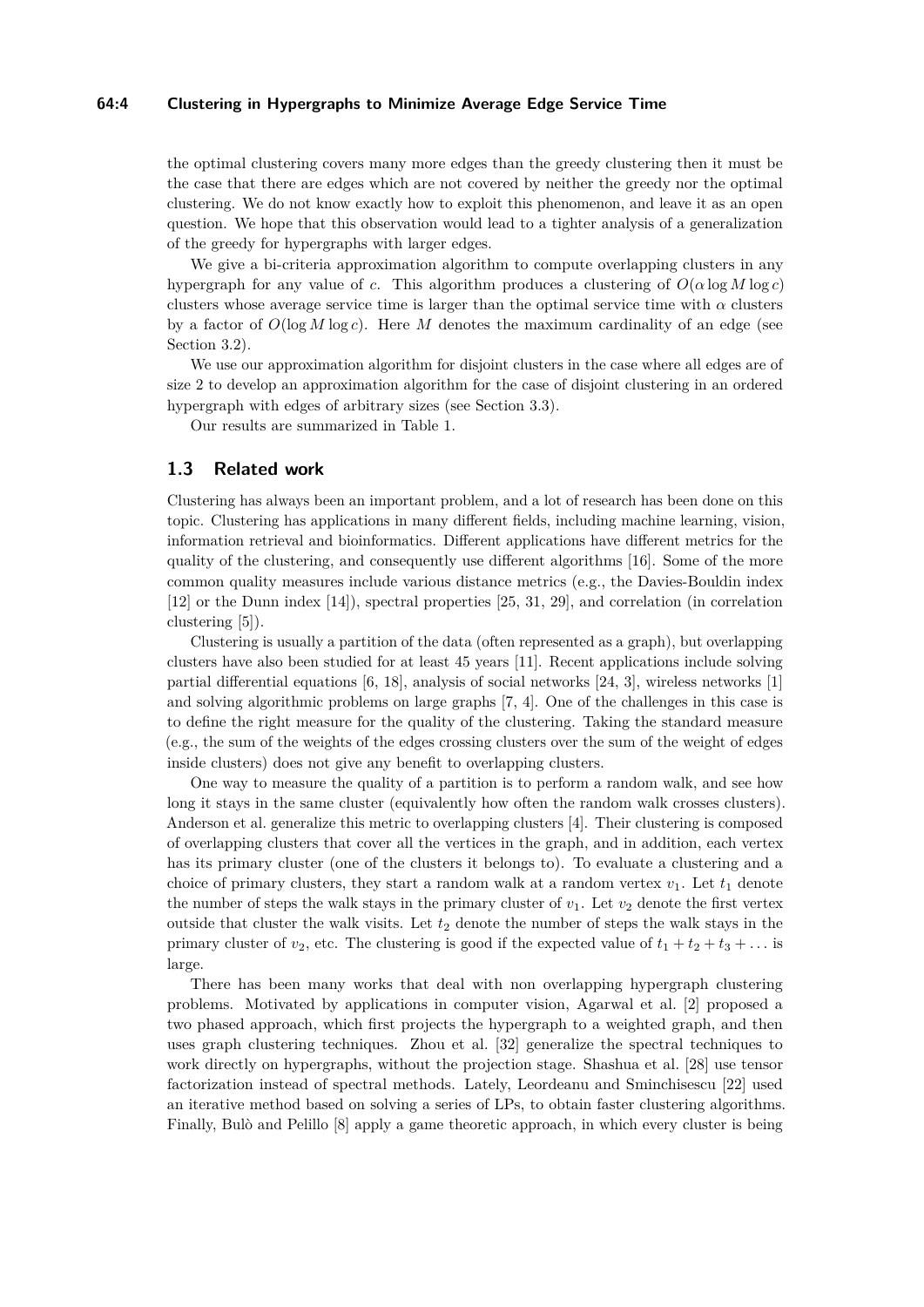controlled by an agent who tries to maximize the size of her cluster, and the equilibrium status determines the partition. We note that the classical work on hypergraph clustering deal with non overlapping clusters, and that the used metrics differ from ours.

After the selection of clusters, the decision which of them to use to cover each of the edges is an instance of the minimum set cover problem. In the set cover problem the input is a universe *U* of  $n = |U|$  elements and *k* sets  $S_1, \ldots, S_k \subseteq U$ . The goal is to find a collection with a minimal number of sets such that its union equals the universe *U*. Set cover is NP-hard as shown in Karp's seminal paper [\[21\]](#page-12-15). A greedy algorithm, selecting as the next set one that covers a maximal number of elements that have not been covered, gives a  $\ln n$ approximation. Feige showed that assuming  $P \neq NP$ , no polynomial-time algorithm can obtain an approximation ratio better than ln *n* [\[17\]](#page-12-16). Furthermore, if the cardinality of each set is at most *c*, the greedy algorithm obtains roughly a  $1 + \ln c$  approximation [\[20,](#page-12-17) [23,](#page-12-18) [9\]](#page-12-19). Trevisan [\[30\]](#page-13-9) adjusted the parameters in Feige's reduction, to show that if the largest set is of size *c*, no polynomial-time algorithm can obtain an approximation ratio better than ln *c* − *O*(ln ln *c*), assuming  $P ≠ NP$ .

# <span id="page-4-0"></span>**2 Disjoint clusters**

In this section we study the case that  $\alpha = n/c$ , i.e., the clusters are disjoint.

We start with the case of  $c = 2$  for which we can find the optimal clustering as follows. We construct a weighted complete (undirected) simple graph  $\Lambda = (V, F)$  over the vertices of our input hypergraph  $G = (V, E)$  and set the weight  $c(u, v)$  of an edge  $(u, v) \in F$  to be  $\sum_{e \in E | \{u, v\} \subseteq e} w(e)$ . We claim that a maximum perfect matching in  $\Lambda$  gives an optimal clustering. Correctness of this algorithm follows from the observation that the average service time of a clustering  $P = \{B(1), B(2), \ldots, B(n/c)\}\$ is exactly

$$
\sum_{e\in E} w(e)\left( |e| - |\{B \in P\mid B\subseteq e\}| \right) = \sum_{e\in E} w(e)|e| - \sum_{B\in P} \sum_{e|B\subseteq e} w(e).
$$

This holds since we can trivially serve an edge *e* with |*e*| clusters – one per vertex. Each cluster  $B_i$  with  $|B_i| = 2$  and  $B_i \subseteq e$  can be used to serve two of the vertices of *e* and thereby reduces by one the total number of required clusters. Since clusters are disjoint their contributions add up. We note that in the special case where  $|e|=2$  for each  $e \in E$  and E connects every pair of vertices from *V* then Λ and *G* are identical, and the optimal solution is given by a maximum matching in *G*.

# <span id="page-4-1"></span>**2.1 The greedy algorithm for a graph**

We start with the case where  $|e|=2$  for every  $e\in E$ , meaning that our input hypergraph  $G = (V, E)$  is in fact a graph. The value of *c* is arbitrary, and assume for simplicity that |*V*| is a multiple of *c*.

A *solution* is a partition of *V* into disjoint clusters of *c* vertices. We refer to a partition of the vertices in which every cluster is of size *at most c* as a *partial solution*. We define the *score*  $s(B)$  of a cluster *B* (of size at most *c*) to be the sum of the weights of the edges contained in *B*, i.e.,  $s(B) = \sum_{e \in E} \sum_{e \subseteq B} w(e)$ .

We analyze a simple greedy algorithm that at every step, chooses as the next cluster the set *B* of maximum score among all possible clusters of size *c* consisting of uncovered vertices.

<span id="page-4-2"></span>**Find 1.** *The greedy algorithm results in an average service time of at most*  $\frac{2c+1}{c+2}T_{OPT}$ .

For  $c = 3$  the approximation ratio is 7/5, and for  $c = 4$  it is 3/2.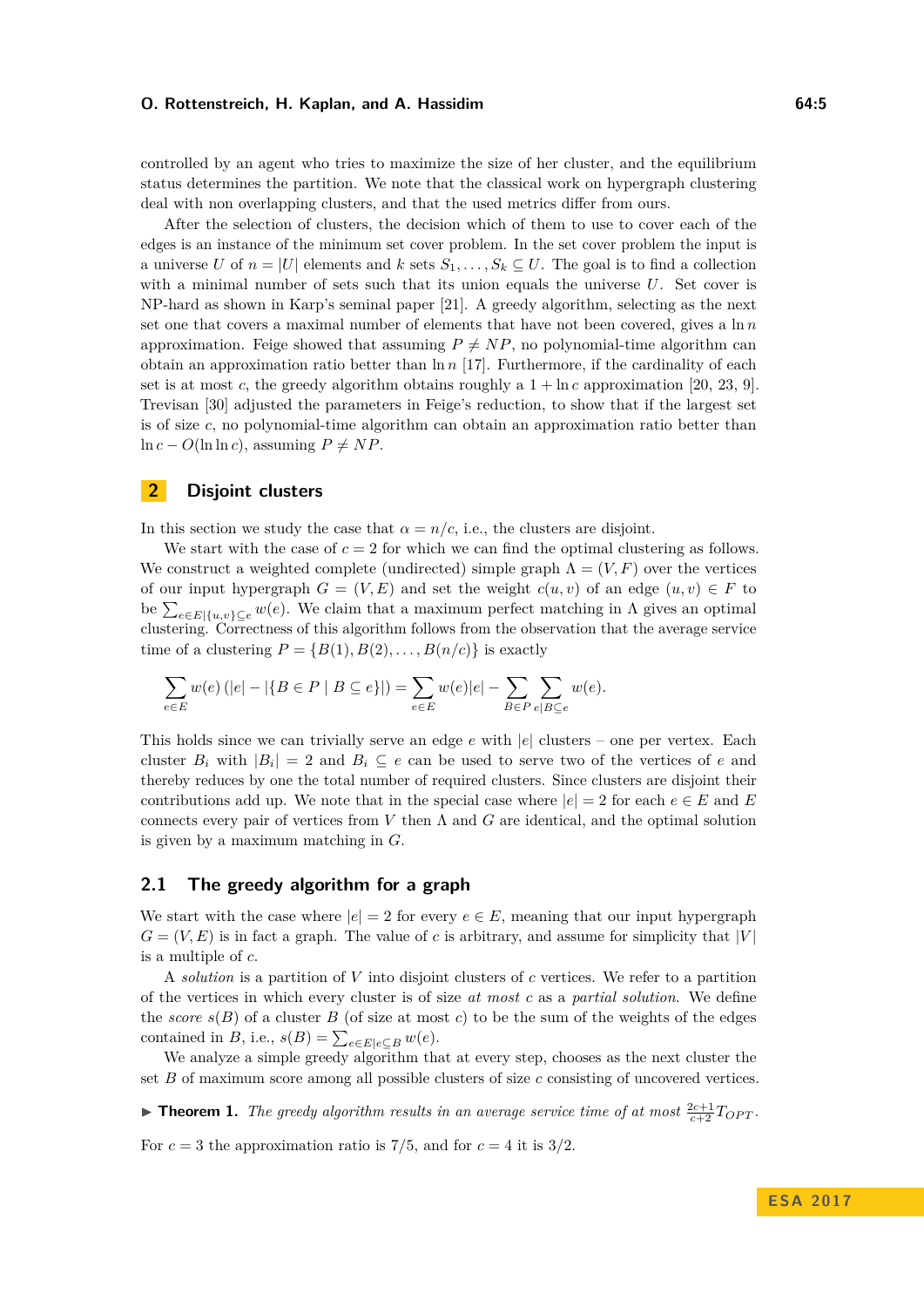## **64:6 Clustering in Hypergraphs to Minimize Average Edge Service Time**

We need the following definitions for the proof of Theorem [1.](#page-4-2) Given a solution or a partial solution *X*, we define its score  $s(X)$  as the sum of the scores of its clusters. In particular, we consider the optimal and the greedy partitions denoted by OPT and GREEDY with scores of  $s(OPT)$  and  $s(GREEDY)$ , respectively. Finally, let W denote the sum of the weights of the edges in the graph *G*. We begin with the following lemma that relates  $s(GREEDY)$ ,  $s(X)$  for some solution *X*, and *W*.

<span id="page-5-2"></span>▶ **Lemma 2.** *For every graph*  $G = (V, E)$  *and every solution X and*  $c ≥ 2$ *, the following relations hold:*

- (i)  $s(GREEDY) \geq s(X)/c$ ,
- (ii)  $(c-1) \cdot s(GREEDY) + W \geq 2s(X)$ .

**Proof Outline.** The proof is by induction on the number of vertices in the graph. The basis is the case where  $|V| \leq c$ . In this case *GREEDY* selects one cluster containing all vertices of *G* so  $s(GREEDY) = W$ . It follows that  $s(GREEDY) > s(X) > s(X)/c$  and  $(c-1)s(GREEDY) + W > s(GREEDY) + W > 2 \cdot s(X).$ 

*Induction step:* We assume the lemma holds for any graph with less than  $|V|$  vertices. Let  $B_1 \subset V$  be the first cluster of size *c* that GREEDY chooses in *G*. Let  $s(B_1)$  be the score of this cluster, that is  $s(B_1) = \sum_{v,v' \in B_1, (v,v') \in E} w(v,v')$ .

Let  $G' = (V', E')$  be the graph generated by deleting from *G* the vertices in  $B_1$  and all the edges incident to these vertices. That is,  $V' = V \setminus B_1$  and  $E' = \{(u, v) \in E \mid \{u, v\} \cap B_1 = \emptyset\}.$ 

We derive from the clustering  $X$  of  $G$ , a clustering  $X'$  of  $G'$ , by removing from each cluster in *X* the vertices in  $B_1$ , and keeping only clusters with at least two remaining elements following the removal. Formally, the clusters of *X'* are  $\{A \setminus B_1 | A \setminus B_1 | \geq 2, A \in X\}$ . Let  $GREEDY'$  be the solution obtained by running the greedy algorithm in  $G'$ , which is the same as  $GREEDY \setminus B_1$ . We have that  $s(GREEDY) = s(B_1) + s(GREEDY')$ .

The inductive hypothesis applied to *G'* gives that  $s(GREEDY') \geq s(X')/c$ , and that  $(c-1)s(GREEDY') + W' \geq 2s(X')$ , where W' is the total weight of the edges in G'.

Let  $E_X^-$  be the set of edges in  $E$  that are covered by a cluster of  $X$  but not covered by a cluster of  $X'$  and let  $w(E_X^-)$  be the sum of the weights of the edges in  $E_X^-$ . Clearly,  $E_X^- \subseteq E \setminus E'$  and we have that  $s(X) = w(E_X^-) + s(X')$  and

<span id="page-5-1"></span>
$$
W \ge W' + w(E_X^-) \tag{1}
$$

Let  $X_1 \subseteq X$  be the set of clusters in *X* covering the edges in  $E_X^-$ . Since  $|B_1| = c$  we must have that  $|X_1| \leq c$ . Since  $B_1$  was selected by GREEDY it follows that  $s(B_1) \geq s(A)$  for every cluster  $A \in X$  and in particular for every cluster  $A \in X_1$ . So it follows that

<span id="page-5-0"></span>
$$
s(B_1) \ge \frac{s(X_1)}{|X_1|} \ge \frac{w(E_X^-)}{|X_1|} \ge \frac{w(E_X^-)}{c} \ . \tag{2}
$$

We can now show that  $s(GREEDY) \geq s(X)/c$  by combining the induction hypothesis with Equation [\(2\)](#page-5-0) as follows.

$$
s(GREEDY) = s(B_1) + s(GREEDY') \ge w(E_X^-)/c + s(X')/c = s(X)/c.
$$

To show that  $(c-1)s(GREEDY) + W \geq 2s(X)$ , we distinguish between the cases where (i)  $|X_1| \leq c - 1$  and

(ii)  $|X_1| = c$ .

We establish case (ii) by a stronger version of inequality [\(1\)](#page-5-1) that holds in case and says that  $W ≥ W' + w(E_X^-) + s(B_1).$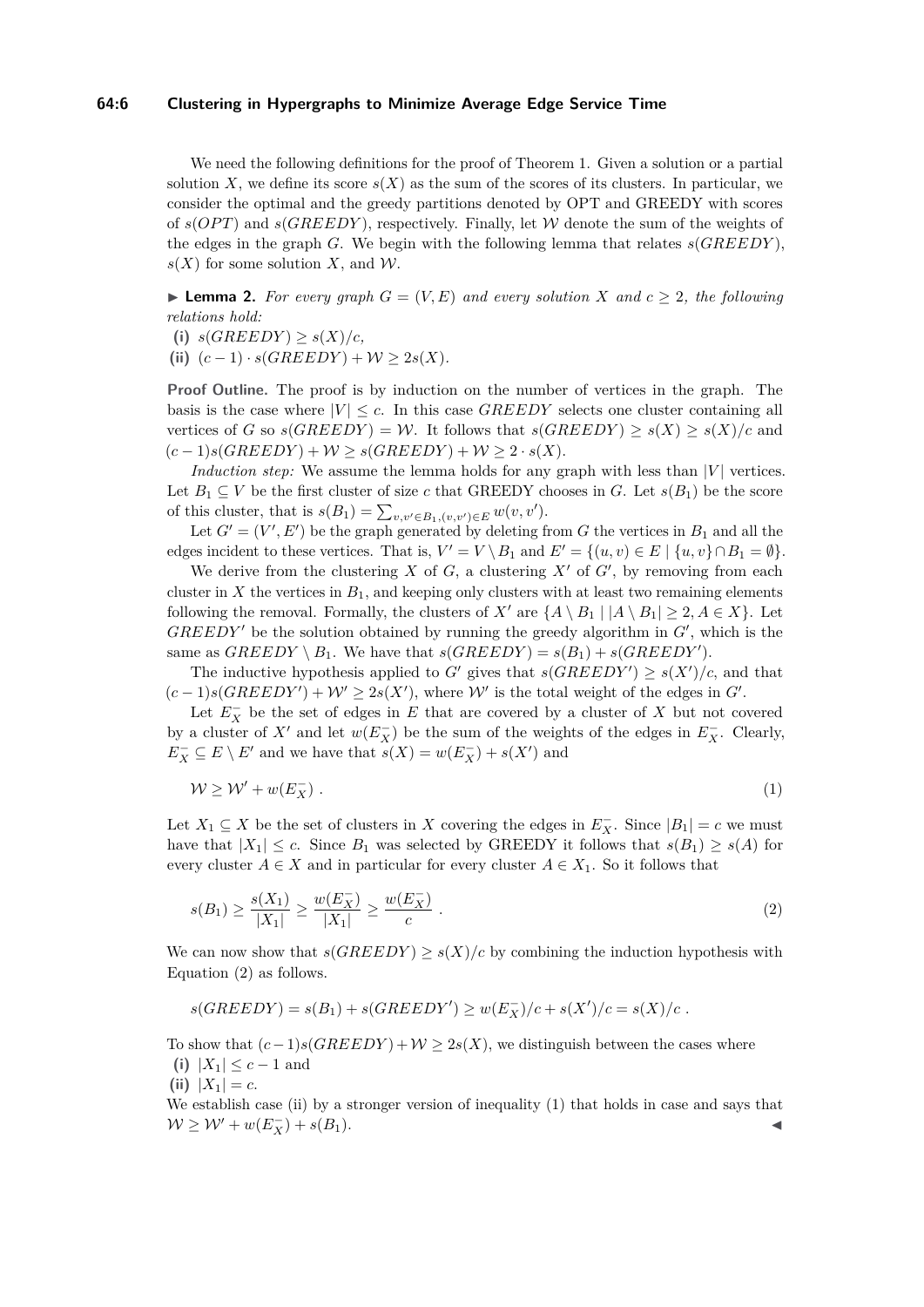<span id="page-6-2"></span>

**Figure 1** Illustration of the graph  $G_{c,\epsilon}$  for  $c = 4$  in Lemma [3.](#page-6-1) It consists of  $n = c^2$  vertices { $v_1, \ldots, v_c$ } ∪ { $u_{i,j}$  | 1 ≤  $i$  ≤  $c$ , 1 ≤  $j$  ≤  $c$  − 1} and  $c^2$  − 1 edges of two types. For every 1 ≤  $i$  ≤  $c$  − 1 we have an edge  $(v_i, v_{i+1})$  of weight  $1 + \delta$  where  $\delta = \epsilon/c(c-1)$ . For every  $1 \le i \le c$ , and every 1 ≤  $j$  ≤  $c$  − 1 there is an edge  $(v_i, u_{i,j})$  of weight 1.

We now use Lemma [2](#page-5-2) to prove Theorem [1.](#page-4-2)

**Proof Outline of Theorem [1.](#page-4-2)** The service time for an edge is 1 if it is contained in one of the clusters of the partition, and 2 otherwise. So we can bound the ratio of the average service time of GREEDY, denoted by *TGREEDY* , and the average service time of OPT by

$$
\frac{T_{GREEDY}}{T_{OPT}} = \frac{2W - s(GREEDY)}{2W - s(OPT)} \le \frac{2c + 1}{c + 2}.
$$

The last inequality follows from the bounds in Lemma [2](#page-5-2) applied with  $X = OPT$  and some algebraic manipulations.

Lemma [2](#page-5-2) is tight for any fixed value of *c* and therefore the approximation ratio of Theorem [1](#page-4-2) is also tight. To show this we use the graph  $G_{c,\epsilon}$  (for any  $\epsilon > 0$  and *c*) illustrated in Figure [1](#page-6-2) for which we prove the following lemma.

<span id="page-6-1"></span>**► Lemma 3.** In the graph  $G_{c,\epsilon}$ , we have  $(c-1)s(GREEDY) + W \leq 2s(OPT) + \epsilon$ , and  $s$ *simultaneously*  $s(GREEDY) \leq s(OPT)/c + \epsilon$ . In particular for this graph  $T_{GREEDY}$  $T_{OPT} \geq (2c+1)/(c+2) - \epsilon.$ 

# <span id="page-6-0"></span>**2.2 The case of a hypergraph**

Having established tight bounds on the approximation ratio for the case  $|e| = 2$ , we now move to the more difficult case where  $|e| \leq 3$  and  $c = 3$ . We again describe a simple greedy algorithm and bound its approximation ratio.

For  $G = (V, E)$ , let  $E_2 \subseteq E$  and  $E_3 \subseteq E$  be the subsets of the edges of size 2 and 3, respectively. A *solution* is a partition of *V* into triplets. We also refer to a partition of the elements in which every part is of size at most 3 vertices as a *partial solution*. Given a solution or a partial solution *X*, we denote by  $X_3$  the set of edges  $e \in E_3$  that are also triplets in *X*; by  $X_2$  the set of edges  $e \in E_2$  which are contained in a triplet or pair of *X*; and by  $X_{2,3}$  the set of edges  $e \in E_3$  such that  $|e \cap B| = 2$  for some pair or triplet  $B \in X$ .

We define the *score*,  $s(X)$ , of a solution (or a partial solution) X to be  $s(X) = 2w(X_3) +$  $w(X_2) + w(X_{2,3})$ . In particular, we define the score *s*(*B*) of a pair or a triplet  $B \in X$  to be twice the weight of *B* if  $B \in E_3$ , plus the sum of the weights of the edges  $e \in E$  such that  $|e \cap B| = 2$ . Intuitively, this is the contribution of *B* to the reduction in the average service time. The average service time  $T_X$  of a solution *X* equals  $3w(E_3) + 2w(E_2) - s(X)$ .

We consider a greedy algorithm, denoted by *GREEDY* that at each step picks a triplet *B* with maximum score and then removes the vertices of *B*, and all the edges whose restriction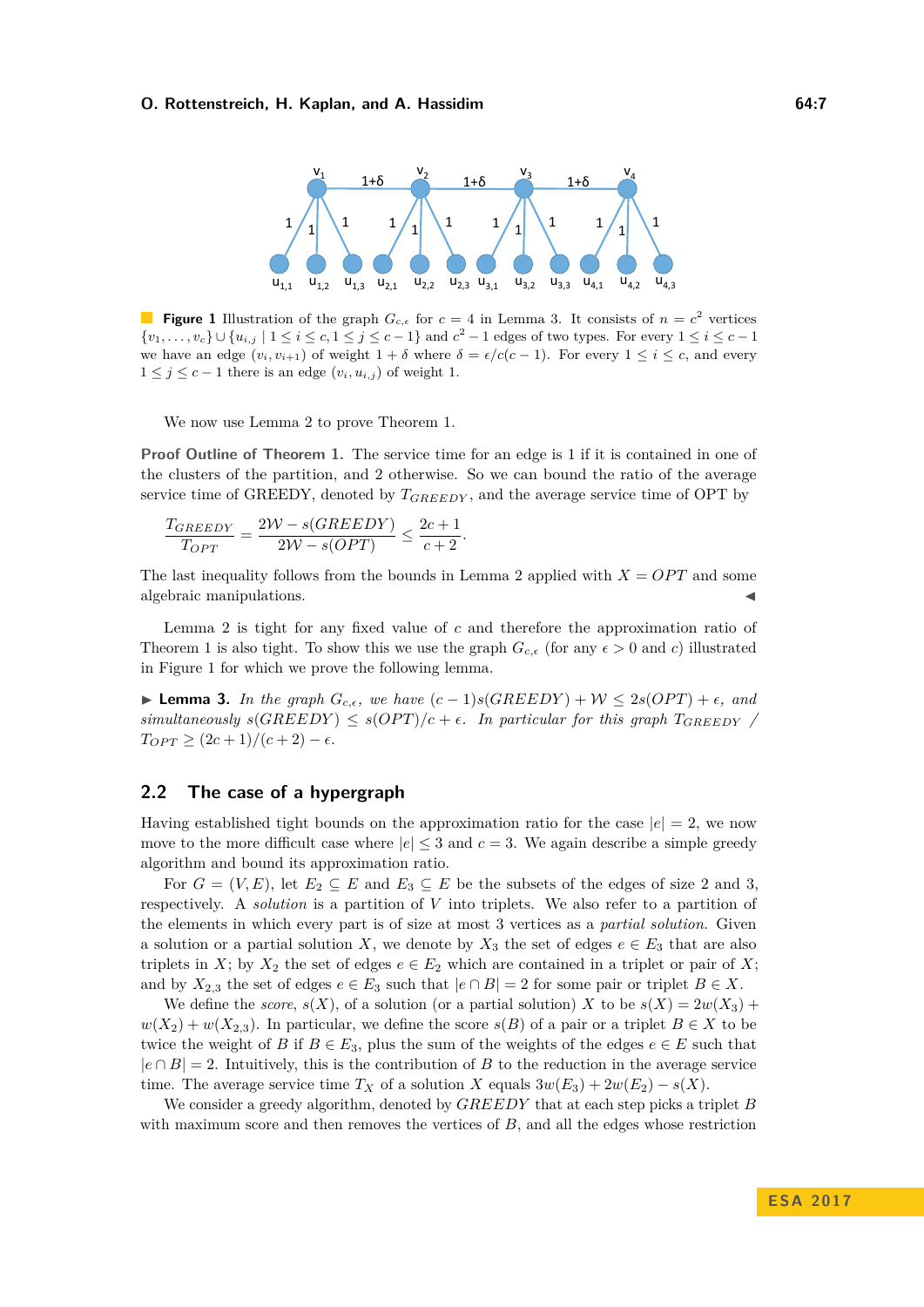## **64:8 Clustering in Hypergraphs to Minimize Average Edge Service Time**

to the remaining graph is of size at most one. The following analog of Lemma [2](#page-5-2) is the main technical lemma of this subsection.

- <span id="page-7-2"></span>I **Lemma 4.** *For any solution X the following relations hold* (i)  $s(GREEDY) > s(X)/3$ .
- (ii)  $3w(E_3) + 1.5w(E_2) + 3s(GREEDY) \geq 3s(X)$ .

Applying this Lemma to  $X = OPT$  we prove the following bound on the approximation ratio of *GREEDY* .

<span id="page-7-1"></span>▶ **Theorem 5.** For hypergraphs with  $|e| ≤ 3$  for all  $e$  and  $c = 3$ , the average service time of *the greedy algorithm is at most*  $\frac{5}{3} \cdot T_{OPT}$ .

**In Remark.** Our upper bound in Section [2.1](#page-4-1) for the case where the input graph  $G$  is a graph is tight as Lemma [3](#page-6-1) shows. This follows since both parts of Lemma [2](#page-5-2) are tight for the graph  $G_{c,\epsilon}$ . On the other hand, we believe that our result in Theorem [5](#page-7-1) for the case in which *G* is a multigraph is not tight as we suspect that there is no graph for which both parts of Lemma [4](#page-7-2) are tight. Lemma [4](#page-7-2) can be extended for the case of hyperedges of size even larger than 3, but we believe that this approach is unlikely to provide tight bounds. An obvious open problem is to find a way to strengthen Lemma [4](#page-7-2) and improve our bounds for the case where *G* is a hypergraph.

# **3 Overlapping clusters**

In this section we study the scenario of a general number  $\alpha \geq n/c$  of clusters that can overlap and are not necessarily disjoint. In the first part of the section we focus on the case where  $c = 2$ , that is each cluster can include two vertices from *V*. We give a polynomial-time algorithm that finds an optimal clustering for the case where  $|e| = 2$  for all  $e \in E$ , i.e., the input is a graph. (We recall that without loss of generality we assumed  $|e| > 1$  for every  $e \in E$ .) In the full version of this paper we show that the problem is NP-hard for hypergraphs in which  $|e| = 3$  for all  $e \in E$  (and  $c = 2$ ). This motivates the second part of this section in which we describe an approximation algorithm that applies to a general instance of the problem.

# <span id="page-7-0"></span>**3.1 Optimal algorithm for a graph**

We consider the case where  $c = 2$  and  $|e| = 2$  for all  $e \in E$ . Notice that in Section [2,](#page-4-0) we gave an algorithm that finds an optimal clustering for the case where  $c = 2$  and  $\alpha = n/c$  but without any assumption on |*e*|. When  $c = 2$ ,  $\alpha = n/c$  and  $|e| = 2$  for all *e*, the algorithm we give here and the algorithm of Section [2](#page-4-0) are identical.

To simplify the presentation we assume that the input graph *G* contains all the edges (some may have weight 0) and thereby a clustering *P* is just a subset of *E*. Edges of *P* are served by a single cluster and each other edge is served by two clusters. Let  $w(P) = \sum_{e \in P} w(e)$ . It follows that the service time of *P* is  $2 \cdot \sum_{e \in E} w(e) - w(P)$ . The following characterization of an an optimal clustering now easily follows.

<span id="page-7-3"></span>**Figure 1. Figure 1.** *Component <b>6. Let*  $c = 2$  *and*  $\alpha$  *be an arbitrary value. For any weighted graph*  $G = (V, E)$ , *a clustering*  $P = \{e(1), e(2), \ldots, e(\alpha)\}$  *minimizes the average service time if and only if*  $P$ *maximizes*  $w(P)$  *while satisfying*  $\bigcup_{i \in [1,\alpha]} e(i) = V$ *.* 

Assume without loss of generality that  $w(e) \neq w(e')$  by some consistent tie breaking scheme. Let  $e_1, e_2, \ldots, e_{\binom{n}{2}}$  be the edges of *G* in decreasing order of weight (by our tie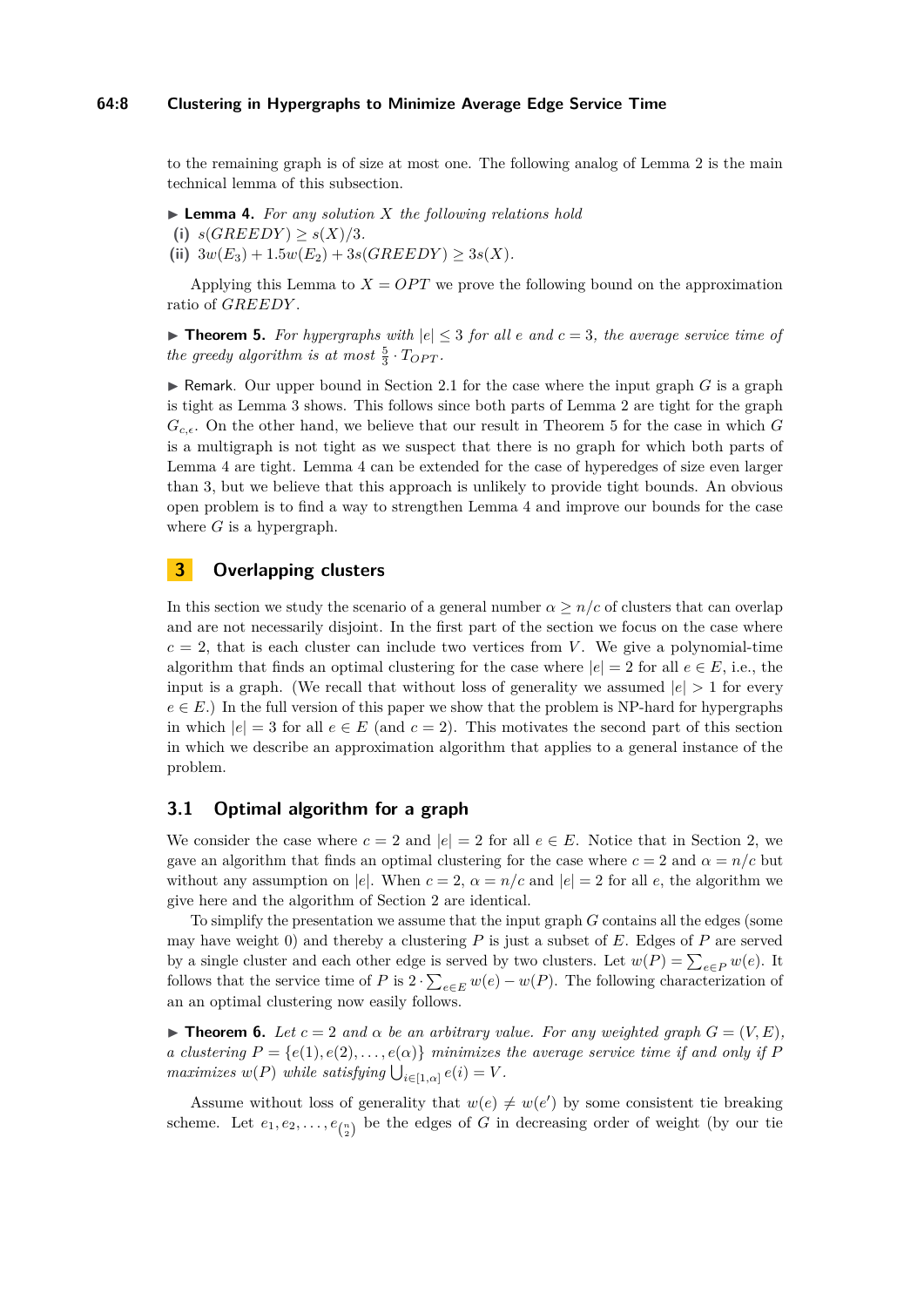breaking). Let P be an optimal clustering that includes the longest prefix of  $e_1, e_2, \ldots, e_{\binom{n}{2}}$ (among all optimal clusterings). Let *x* be the length of this prefix and let  $e(1), e(2), \ldots, e(\alpha)$ be the edges of *P* in non-increasing order of weight. By the choice of  $P$ ,  $e(i) = e_i$  for  $1 \leq i \leq x$  and  $e(x+1) \neq e_{x+1}$  if  $x < \alpha$ . Here are a few observations about P that follow from Theorem [6.](#page-7-3)

We say that a cluster  $e(j) \in P$  *first covers* a vertex *v*, if it is the first (according to the order defined above) among the clusters of *P* that contains *v*. Each vertex is first covered by exactly one of the clusters and each of the clusters  $e(x+1), \ldots, e(\alpha)$  must first cover either one or two vertices. Indeed, if, say,  $e(i)$  for some  $x + 1 \leq i \leq \alpha$ , does not first cover any of its vertices, we can replace it in *P* by  $e_{x+1}$  and get a clustering *P*' such that,  $w(P') \geq w(P)$ , *P*' covers all vertices, and *P*<sup> $\prime$ </sup> contains a longer prefix of edges in the sequence  $e_1, e_2, \ldots, e_{\binom{n}{2}}$ , contradicting the choice of *P*.

Let  $y_1$  (resp.  $y_2$ ) be the number of clusters among  $e(x + 1), \ldots, e(\alpha)$  that first cover a single vertex (resp. two vertices). Clearly we have that  $\alpha = x + y_1 + y_2$ . Let  $\alpha_x$  be the number of distinct vertices in the first *x* pairs, i.e.  $\alpha_x = |\bigcup_{i=1}^x e(i)|$ . Since there are *n* vertices and each is first covered exactly once, then  $n = \alpha_x + y_1 + 2y_2$ . The two equalities imply that

<span id="page-8-0"></span>
$$
y_2 = n - \alpha_x - \alpha + x
$$
 and  $y_1 = \alpha - x - y_2 = 2\alpha - 2x - n + \alpha_x$ . (3)

Consider a vertex  $v$  that is first covered by a cluster  $e(j)$ , which first covers only  $v$ . We claim that  $e(j)$  is the edge of largest weight (first in  $e_1, e_2, \ldots, e_{\binom{n}{2}}$ ) that covers *v*, as otherwise we can replace it in *P* by an edge of larger weight, while still covering all vertices of *G*, contradicting the maximality of *P*.

We now turn to describe the algorithm. We first sort the pairs of vertices by their weight and compute the order  $e_1, e_2, \ldots, e_{\binom{n}{2}}$ . Then we iterate over all possible values of  $x \in [0, \alpha]$ . For each value *x*, we construct a clustering  $P = \{e(1), e(2), \ldots, e(\alpha)\}\$  with  $e(i) = e_i$  for  $1 \leq i \leq x$  that maximizes  $w(P)$  among all such clusterings. We compute  $\alpha_x$  and the values of  $y_1$  and  $y_2$  given by Equation [\(3\)](#page-8-0). To find the  $y_1 + y_2 = \alpha - x$  additional clusters, we consider the induced subgraph  $\Lambda$  of *G* on the  $n - \alpha_x$  vertices not covered by the largest *x* edges of *G*. We add to this induced subgraph,  $y_1$  additional dummy vertices  $d_1, \ldots, d_{y_1}$ , and obtain a graph  $\Lambda'$  with  $n - \alpha_x + y_1 = 2(\alpha - x) = 2(y_1 + y_2)$  vertices. In  $\Lambda'$  we add an edge  $(d_i, v)$  for each  $1 \leq i \leq y_1$  if the edge of largest weight covering *v* is  $e_j$  for some  $j > x + 1$ . We set  $w(d_i, v) = w(e_j)$ . A maximum perfect matching in  $\Lambda'$  gives us the  $n - x$  remaining clusters as argued by the following lemma.

**Lemma 7.** *A perfect matching in*  $\Lambda'$  corresponds to the  $y_1 + y_2$  edges among  $e_{x+2}, \ldots, e_{\binom{n}{2}}$ *of largest weight containing the*  $n - \alpha_x$  *vertices of G that are not in*  $e_1, \ldots, e_x$ *. An edge of*  $\tilde{\Lambda}$ *corresponds to itself and an edge*  $(d_i, v)$ *, where*  $d_i$  *is a dummy vertex, corresponds to the edge incident to v of largest weight in G.*

The total weight of the clustering defined by a perfect matching in  $\Lambda'$  is given by the sum of the weights of  $e_1, \ldots, e_x$  and the weight of the matching. The optimal clustering is selected as the one with the maximum total weight among the clusterings that we get for the various values of *x*. An example demonstrating the algorithm is illustrated in Figure [2.](#page-9-1) Finding a maximum weight perfect matching in a general (not necessarily bipartite) graph is a classical combinatorial optimization problem that can be solved in polynomial-time by various implementations of Edmond's algorithm [\[15\]](#page-12-20) (see also [\[13\]](#page-12-21) and the references there). The current best strongly polynomial bound is  $O(qr + r^2 \log r)$  by Gabow [\[19\]](#page-12-22) (here *q* denotes the number of edges and *r* denotes the number of vertices). Since the number of vertices in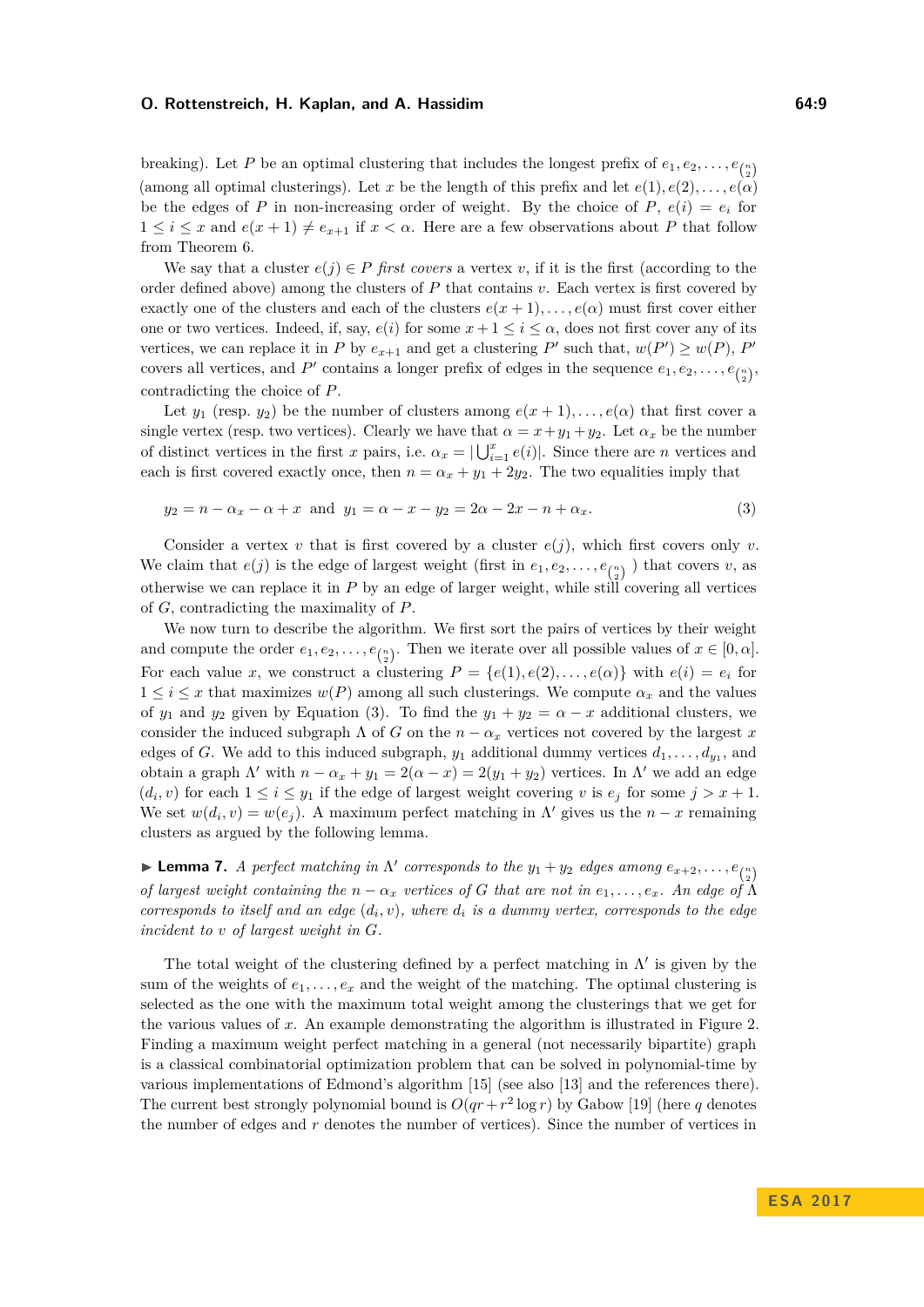#### **64:10 Clustering in Hypergraphs to Minimize Average Edge Service Time**

<span id="page-9-1"></span>**{3,5} 0.23**, **{1,3} 0.15**, **{1,5} 0.11**, {3,4} 0.10, {2,5} 0.09, {4,6} 0.08, {5,6} 0.06, {1,6} 0.05, {2,3} 0.04, {1,4} 0.03, {1,2} 0.02, {2,4} 0.01, {4,5} 0.01, {2,6} 0.01, {3,6} 0.01.

**(a)** The graph edges, sorted by weight.



(b) The corresponding constructed graph  $\Lambda'$ . **(c)** The complete weighted graph.

**Figure 2** Illustration of the optimal algorithm for  $c = 2$  in a graph (edges of two vertices) (for the described edge weights with  $\alpha = 5$ ,  $n = 6$ ). (a) shows the graph edges sorted in a non-increasing order of their edge weights, shown next to each edge. The first *x* = 3 pairs appear in bold with  $a_x = |\{1, 3, 5\}| = 3$  and  $n - \alpha_x = 3$ . (b) presents the constructed graph Λ' with vertices 2*,* 4*,* 6 that do not appear in the  $x = 3$  pairs and a single additional dummy vertex. (c) shows the complete weighted graph for all vertices in which dashed edges represent clusters in an optimal clustering.

any of the graphs in which we compute a perfect matching is  $O(\alpha)$ , each maximum matching problem is solved in  $O(\alpha^3)$  time. In total we solve at most  $\alpha$  matching problems in  $O(\alpha^4)$ time. Since  $\alpha \geq n/2$ , this clearly dominates the time it take to sort the  $O(n^2)$  edges. The following theorem summarizes the result of this section.

► **Theorem 8.** *The algorithm described above computes an optimal assignment for the case of*  $c = 2$ ,  $|e| \leq 2$ , and runs in  $O(\alpha^4)$  time.

In the special case where  $\alpha = n/c = n/2$  the optimal solution corresponds to a maximum perfect matching in *G*. Indeed, for  $x = 0$  we have  $\alpha_x = 0$ ,  $y_2 = n - \alpha_x - \alpha + x = n - 0 - \alpha = n/2$ , and  $y_1 = \alpha - x - y_2 = 0$ . So for this value of *x* there are no dummy vertices in  $\Lambda'$  and an optimal assignment is given by a maximum matching in *G*. There is no need to try other values of *x*.

# <span id="page-9-0"></span>**3.2 A Bi-Criteria Approximation Algorithm**

We describe an approximation algorithm that applies to *a general instance* of the problem. Let c denote the maximum cluster size and  $\alpha$  the number of clusters as before, and let  $M = \max_{e \in E} |e|$ . We assume that the algorithm has an estimate  $\beta$  of  $T_{OPT}$ , the optimal average service time with  $\alpha$  clusters, such that  $T_{OPT} \leq \beta < 2T_{OPT}$ . In case such an estimate is not available, we can run the algorithm with  $\beta = M/2^i$  for  $i = 0, 1, \ldots, \lfloor \log M \rfloor$ . Since  $1 \leq T_{OPT} \leq M$ , one of these values of  $\beta$  must be in the required range. Our approximation algorithm is bi-criteria, it computes a clustering with an average service time  $O(T_{OPT} \log M \log c)$  and  $O(\alpha \log M \log c)$  clusters.

Our algorithm adds a single cluster per iteration. At each iteration we compute a *score* for each tentative cluster *D*, denoted by  $\phi(D)$ , and we pick the cluster of maximum score. To compute  $\phi(D)$  for each cluster *D*, we maintain for each edge *e*, the subset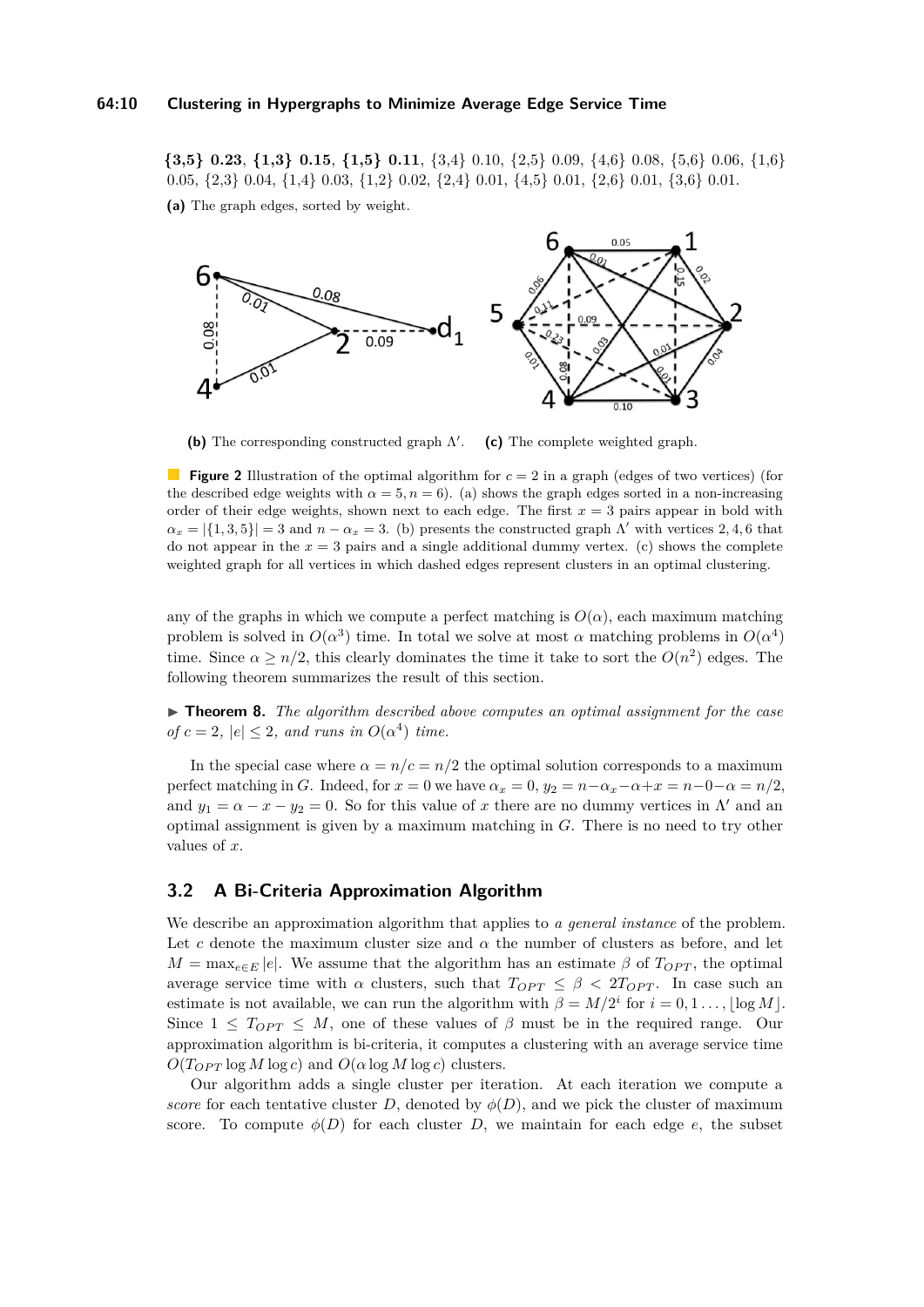*A*(*e*) of the uncovered (by clusters picked at previous iterations) vertices of *e*. For each edge *e* we compute the fraction of *e* covered by *D*. We define this fraction to be *large* if it is at least  $\frac{1}{4\beta}$ . The score  $\phi(D)$ , is the weighted sum of the large fractions that *D* covers. That is,  $\phi(D) = \sum_{e} w(e) |A(e) \cap D| / |A(e)|$ , where the sum is over all *e* such that  $|A(e) \cap D| / |A(e)| \geq \frac{1}{4\beta}.$ 

We prove that after a *phase* consisting of at most  $8\alpha(\log M + 1)$  iterations we completely cover edges of total weight at least a  $1/4$  (using  $8\alpha(\log M + 1)$  clusters), where each edge which is completely covered is covered by  $\leq 8T_{OPT}(\log M + 1)$  clusters. The optimal service time of the remaining (not completely covered) edges (of total weight at most 3*/*4) is at most  $4/3T_{OPT}$ . In the next phase we apply the same procedure to these remaining edges with their new value of  $T_{OPT}$  (and estimate  $\beta$ ). By the same argument, in the next phase we cover edges whose weights sum to 1*/*4 of the total weight of the remaining edges (that were not covered in the first phase) using  $\leq 8 \cdot (4/3T_{OPT})(\log M + 1)$  clusters. It follows that each phase adds  $O(\alpha \log M)$  clusters and increases the average service time by  $O(T_{OPT} \log M)$ .

After  $O(\log c)$  phases the leftover uncovered edges are of total weight  $\leq 1/c$ . We cover these remaining  $1/c$  fraction of the edges arbitrarily using at most  $n/c \leq \alpha$  additional clusters including all functions. The following theorem summarizes our result.

I **Theorem 9.** *The algorithm described above computes a solution with an average service time*  $O(T_{OPT} \log M \log c)$  *that uses*  $O(\alpha \log M \log c)$  *clusters.* 

The running time of our algorithm is exponential in *c* since we have to compute the scores of all (unused) clusters of size *c* in each iteration.

# <span id="page-10-0"></span>**3.3 Directed Hypergraphs**

In some applications demands have to be served according to a specific order. In this case our input is a *directed* hypergraph meaning that each edge is an *ordered* tuple of vertices. We show how to use our approximation algorithm for graphs (all edges are of size 2 and unordered) specified in Theorem [1](#page-4-2) to obtain a clustering with small average service time for directed hypergraphs. We only consider the case where  $\alpha = n/c$  (disjoint clusters).

Recall that in the directed case which we consider here  $P(e)$  is a sequence of clusters (possibly with repetitions) that cover the vertices of *e* in order consistent with the order of *e*. The service time  $t(e)$  is the length of the sequence  $P(e)$ .

For an ordered hyperedge  $e = (v_1, v_2, \ldots, v_k)$  let  $U(e)$  be the set of the  $k-1$  edges  $\{\{v_1, v_2\}, \{v_2, v_3\}, \ldots, \{v_{k-1}, v_k\}\}.$  We have the following lemma.

<span id="page-10-1"></span>**Lemma 10.** Let  $\alpha = n/c$  and let B be a clustering of the vertices of a directed hypergraph *H into α disjoint clusters. Let t*(*e*) *be the service time for serving an ordered edge e by B. Consider the set*  $U(e)$  *of*  $|e| - 1$  *(unordered) edges, each equals to a consecutive pair of vertices in e* as defined above. Then the total service time of serving  $U(e)$  by  $B$  is  $t' = t(e) + |e| - 2$ .

Consider for example the edge  $e = (8, 2, 1, 7, 3)$  and the clusters  $B(1) = \{1, 2, 3\}, B(2) =$  $\{4, 5, 6\}, B(3) = \{7, 8, 9\}.$  With this clustering, the edge *e* must be covered first by cluster 3 (to cover vertex 8), then cluster 1 (covering vertices 2 and 1), then cluster 3 again (to cover vertex 7), and finally cluster 1 again (to cover vertex 3), so  $t(e) = 4$ . The set  $U(e)$  consists of the four edges  $\{8, 2\}, \{2, 1\}, \{1, 7\}, \{7, 3\}.$  Each of these edges but  $\{2, 1\}$  requires two clusters to be covered for a total of 7 which is indeed  $t(e) + |e| - 2$ .

Lemma [10](#page-10-1) suggests the following reduction from the ordered problem to an unordered problem in which  $|e| = 2$  for all *e*.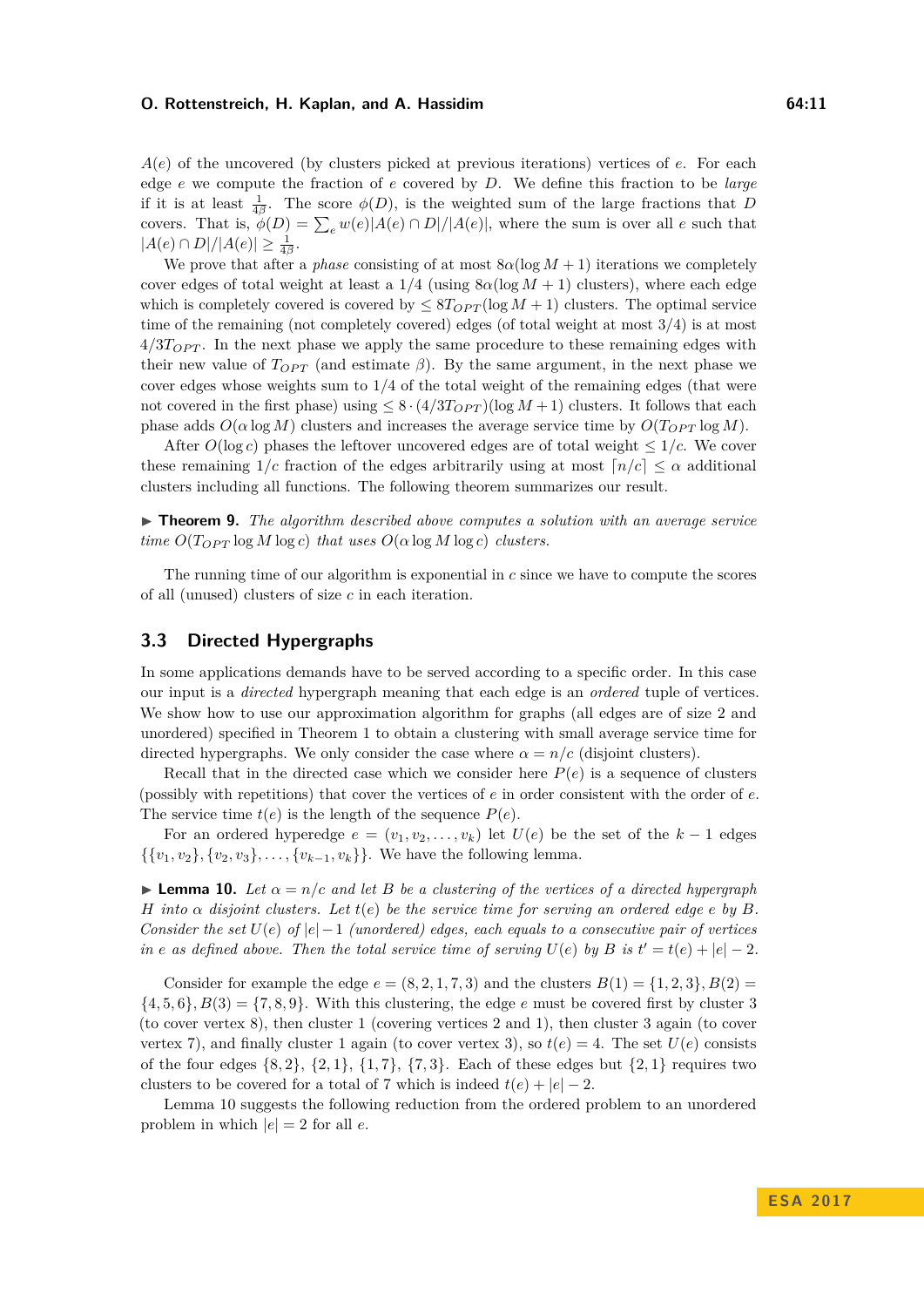### **64:12 Clustering in Hypergraphs to Minimize Average Edge Service Time**

Given a directed hypegraph  $H = (V, E)$  we construct a graph  $G = (V, E')$  on the same vertex set *V* and with  $E' = \bigcup_{e \in E} U(e)$ . We set the weight of an edge  $e' \in U(e)$  to be  $w(e') = w(e)/(W - 1)$  where  $W = \sum_{e \in E} w(e)|e|$ . Note that  $W - 1 = \sum_{e \in E} w(e)(|e| - 1)$  is a normalization factor that makes the weights of the edges in  $U$  sum to  $1<sup>5</sup>$  $1<sup>5</sup>$  $1<sup>5</sup>$ 

Consider a clustering *B* of *n* vertices into  $\alpha = n/c$  clusters. Then by Lemma [10](#page-10-1)

$$
\sum_{e \in E'} w(e)t(e) = \sum_{e \in E} \frac{w(e)}{W - 1}(t(e) + |e| - 2).
$$

So if  $T'$  is the average service time of  $G$  by  $B$  and  $T$  is the average service time of  $H$  by  $B$ then  $T' = (T + W - 2)/(W - 1)$ . By rearranging we get that  $T = (W - 1)T' - W + 2$ .

Since all edges in *G* are of size 2 then we can apply to *G* the approximation algorithm of Theorem [1](#page-4-2) which guarantees an approximation ratio of  $\frac{2c+1}{c+2}$ . The resulting clustering has the following guarantee for *H*.

▶ **Theorem [1](#page-4-2)1.** *The clustering obtain for G by the algorithm of Theorem 1 has an average service time*  $T \leq \frac{2c+1}{c+2} T_{OPT(H)}$  *when applied to serve the hyperedges of H, where*  $T_{OPT(H)}$  *is the smallest possible average service time for H.*

**Proof.** The average service time *T* of the obtained clustering satisfies that  $T \leq (W - 1)$ .  $\frac{2c+1}{c+2} \cdot T_{OPT(G)} - W + 2$ , where  $T_{OPT(G)}$  is the average service time of the optimal solution to  $G$ . The optimal solution of  $H$  induces a solution of  $G$  with a service time  $T'$  such that  $T' = (T_{OPT(H)} + W - 2)/(W - 1)$ . It follows that  $T_{OPT(G)} \leq T' = \frac{T_{OPT(H)} + W - 2}{W - 1}$  $\frac{W(H) + W - 2}{W - 1}$ . By substituting the last equation into the previous we get  $T \leq \frac{2c+1}{c+2} T_{OPT(H)}$ .

# **4 Conclusions and Open Problems**

We introduce the problem of clustering vertices of a weighted hypergraph to minimize the average service time of its edges. For disjoint clusters we described a natural greedy algorithm and analyzed it in two cases: when edges are of size 2, and when edges are of size at most 3 and clusters are of size 3. The latter analysis is subtle and uses an interesting set of invariants. This greedy algorithm can be naturally generalized for larger edges and cluster sizes. Our analysis, however, gets complicated and the number of cases seems to get out of control. Is there an alternative simpler way to analyze such a generalization? One can also try to deal with larger clusters via an hierarchical approach: First cluster the vertices into smaller clusters, then contract these small clusters, and cluster the contracted hypergraph into small clusters again. Finding a way to analyze this hierarchical approach is an open problem. An interesting problem for an experimental research is to compare the performance of the hierarchical and non-hierarchical approaches on some interesting data sets. To conclude, finding a general algorithm for disjoint clusters which is amenable to analysis, and has good approximation ratio is a very interesting challenge (or alternatively proving inapproximability results). Such an algorithm, if practical, will find numerous applications. For overlapping clusters we gave a bicriteria approximation algorithm. A natural open question is to find an algorithm with a guaranteed approximation ratio with respect to the optimal clustering with *α* clusters that does not require more than *α* clusters.

<span id="page-11-0"></span> $5$  Notice that in the constructed unordered instance  $U$  we may have identical edges.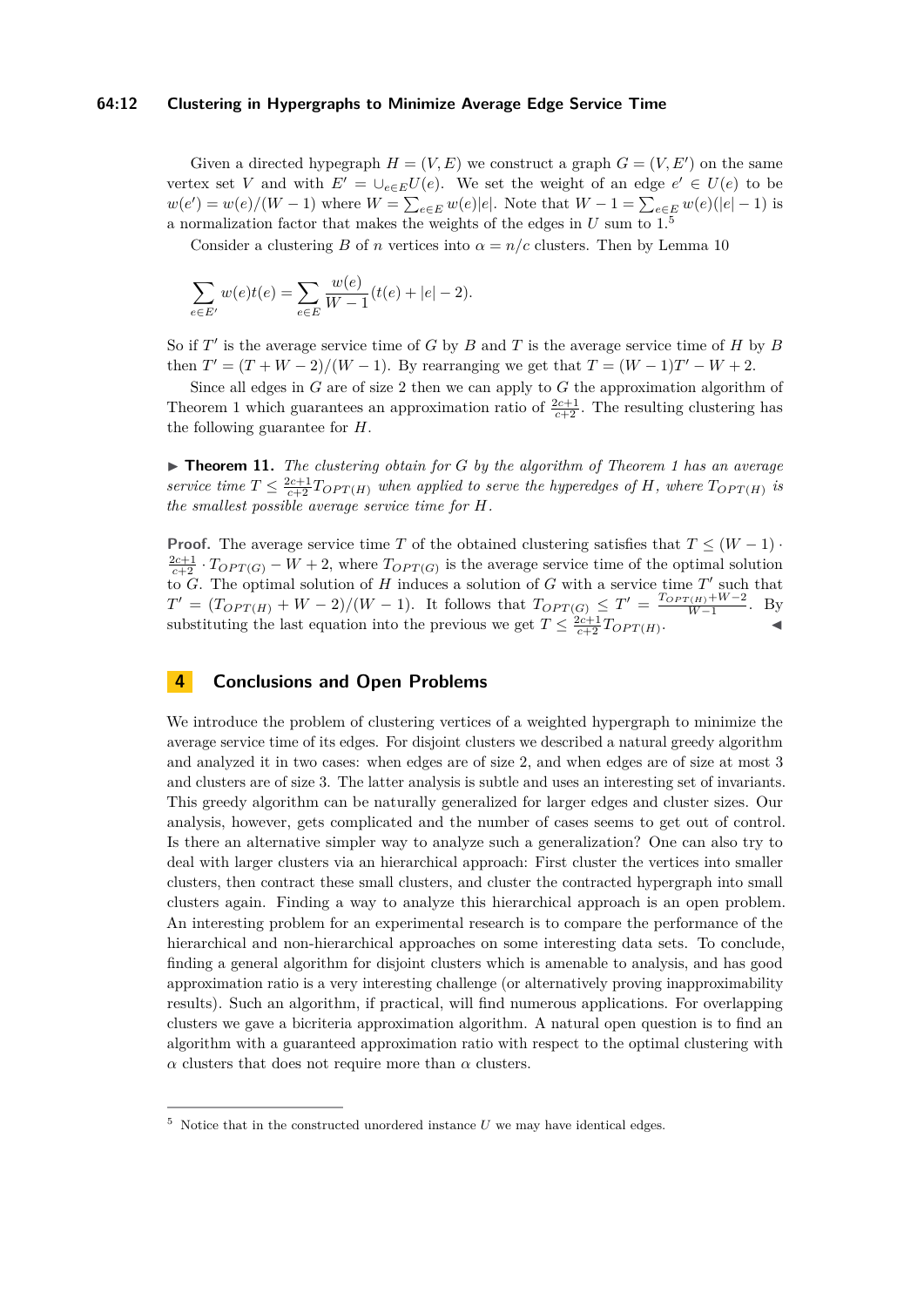- <span id="page-12-9"></span>**1** Ameer Ahmed Abbasi and Mohamed Younis. A survey on clustering algorithms for wireless sensor networks. *Computer communications*, 30(14):2826–2841, 2007.
- <span id="page-12-12"></span>**2** Sameer Agarwal, Jongwoo Lim, Lihi Zelnik-Manor, Pietro Perona, David J. Kriegman, and Serge J. Belongie. Beyond pairwise clustering. In *IEEE CVPR*, 2005.
- <span id="page-12-8"></span>**3** Yong-Yeol Ahn, James P. Bagrow, and Sune Lehmann. Link communities reveal multiscale complexity in networks. *Nature*, 466(7307):761–764, 2010.
- <span id="page-12-11"></span>**4** Reid Andersen, David F. Gleich, and Vahab Mirrokni. Overlapping clusters for distributed computation. In *ACM Web search and data mining*, 2012.
- <span id="page-12-4"></span>**5** Nikhil Bansal, Avrim Blum, and Shuchi Chawla. Correlation clustering. *Machine Learning*, 56(1-3):89–113, 2004.
- <span id="page-12-6"></span>**6** Rafael Bru, Francisco Pedroche, and Daniel B. Szyld. Additive Schwarz iterations for Markov chains. *SIAM Journal on Matrix Analysis and Applications*, 27(2):445–458, 2005.
- <span id="page-12-10"></span>**7** Rafael Bru, Francisco Pedroche, and Daniel B. Szyld. Cálculo del vector PageRank de Google mediante el método aditivo de Schwarz. In *Congreso de Métodos Numéricos en Ingeniería*, 2005.
- <span id="page-12-14"></span>**8** Samuel Rota Bulò and Marcello Pelillo. A game-theoretic approach to hypergraph clustering. *IEEE Transactions on Pattern Analysis and Machine Intelligence*, 35(6):1312–1327, 2013.
- <span id="page-12-19"></span>**9** Vasek Chvatal. A greedy heuristic for the set-covering problem. *Mathematics of operations research*, 4(3):233–235, 1979.
- <span id="page-12-0"></span>**10** Rami Cohen, Liane Lewin-Eytan, Joseph Naor, and Danny Raz. Near optimal placement of virtual network functions. In *IEEE Infocom*, 2015.
- <span id="page-12-5"></span>**11** A. J. Cole and D. Wishart. An improved algorithm for the Jardine-Sibson method of generating overlapping clusters. *The Computer Journal*, 13(2):156–163, 1970.
- <span id="page-12-2"></span>**12** David L. Davies and Donald W. Bouldin. A cluster separation measure. *IEEE Transactions on Pattern Analysis and Machine Intelligence*, 1(2):224–227, 1979.
- <span id="page-12-21"></span>**13** Ran Duan. A simpler scaling algorithm for weighted matching in general graphs. *CoRR*, abs/1411.1919, 2014. URL: <http://arxiv.org/abs/1411.1919>.
- <span id="page-12-3"></span>**14** Joseph C. Dunn. Well-separated clusters and optimal fuzzy partitions. *Journal of cybernetics*, 4(1):95–104, 1974.
- <span id="page-12-20"></span>**15** Jack Edmonds. Paths, trees, and flowers. *Canadian Journal of mathematics*, 17(3):449–467, 1965.
- <span id="page-12-1"></span>**16** Vladimir Estivill-Castro. Why so many clustering algorithms: a position paper. *ACM SIGKDD explorations newsletter*, 4(1):65–75, 2002.
- <span id="page-12-16"></span>**17** Uriel Feige. A threshold of ln n for approximating set cover. *Journal of the ACM*, 45(4):634– 652, 1998.
- <span id="page-12-7"></span>**18** Andreas Frommer and Daniel B. Szyld. Weighted max norms, splittings, and overlapping additive Schwarz iterations. *Numerische Mathematik*, 83(2):259–278, 1999.
- <span id="page-12-22"></span>**19** Harold N. Gabow. Data structures for weighted matching and nearest common ancestors with linking. In *ACM-SIAM SODA*, 1990.
- <span id="page-12-17"></span>**20** David S. Johnson. Approximation algorithms for combinatorial problems. In *ACM symposium on Theory of computing*, 1973.
- <span id="page-12-15"></span>**21** Richard M. Karp. Reducibility among combinatorial problems. In *Complexity of Computer Computations, IBM Thomas J. Watson Research Center*, 1972.
- <span id="page-12-13"></span>**22** Marius Leordeanu and Cristian Sminchisescu. Efficient hypergraph clustering. In *AISTATS*, 2012.
- <span id="page-12-18"></span>**23** László Lovász. On the ratio of optimal integral and fractional covers. *Discrete mathematics*, 13(4):383–390, 1975.